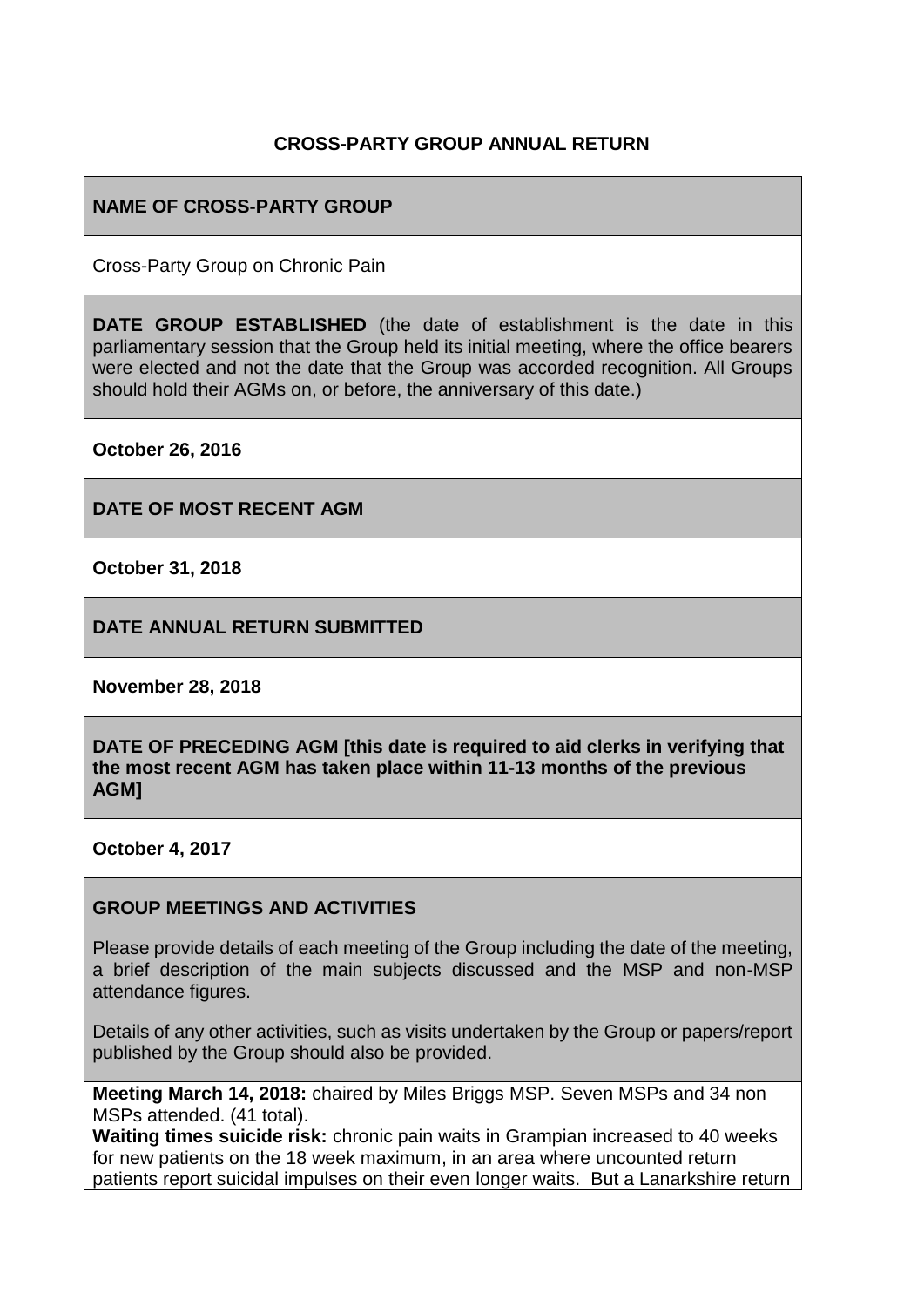patient present said she had attempted suicide this month and been taken to A& E because of up to 18 months waits due to staff shortages on treatment due six monthly. NHS Lanarkshire sees all NEW patients in time..

**Waiting times for return patients- first information**. Speakers Scott Heald, Head of Profession for statistics at ISD and Fiona MacKenzie, Service Access & Waiting Times Manager, expressed deep concern and hoped their work – the first to focus on return patient facts – would help.

ISD discovered that 974 "first return" patients were added to the returns waiting lists in nine months of 2017. The meeting agreed that 974 indicated how large the other long term numbers may be, which ISD is next investigating.

The meeting passed a motion supporting ISD's work in tackling "the reality of pressure on pain clinics and bringing to light hitherto 'invisible patients'"

**Women in pain**: Contributors from the campaign to ban mesh, started in Scotland and now international, included founders Elaine Holmes and Olive McIlroy who detailed lives wrecked by mesh. Their journalist champion Marion Scott said these brave women had alerted the world to what is possibly the biggest modern health scandal, involving hundreds of thousands.

Speakers against poor treatment of thyroid sufferers (95% female) were Elaine Smith MSP and Lorraine Cleaver. They charged that conditions with mainly women sufferers had a history of old attitudes.

### **NHS Centre for Integrative Care**

Patient campaigner Catherine Hughes accused the Scottish Health Council's public

consultations of being ineffectual. The Council recommended that closure of the

ward (80% female patients) at the CIC was "minor", despite patient protests. Closure

barred decades of patient demand from all over Scotland.

**Support for our Group's work from the Scottish Parliament's Presiding Officer**. The meeting welcomed a letter of support from PO Ken Macintosh over our campaigns for patients, stating "Your CPG on chronic pain has long been one of the most productive of all the groups."

**Meeting June 20 2018:** chaired by Rona Mackay MSP. Four MSPs and 40 non MSPs. (44 total) Ms Mackay thanked many for travelling far to CPG meetings -from Aberdeenshire, Fife, Dunoon, Glasgow, Lanarkshire, Renfrew, Ayrshire and Borders as well as Edinburgh.

### **How much will go to chronic pain services out of £51.6 million extra in 2017/18 to cut waiting times?**

19 new chronic pain patients in Scotland died on the long waiting lists in one quarter. These were "prioritised" new patients – uncounted return patients wait longer. Yet when Boards shared an extra £51.6 million this past year to improve waiting times of choice, CPG research discovered chronic pain facilities got a total of only £333,000 out of £51.6 million. Only six out of 14 boards gave anything.

Members believed patients being unable to have severe pain tackled in time was a Human Rights issue – CPG to pursue.

**Secretiveness in health:** When co convener Miles Briggs MSP wrote to 14 Board CEOs asking simply how much of waiting times extra money they gave to CP services, some took over three months to reply and some responses were so obscure they had to be queried four and five times..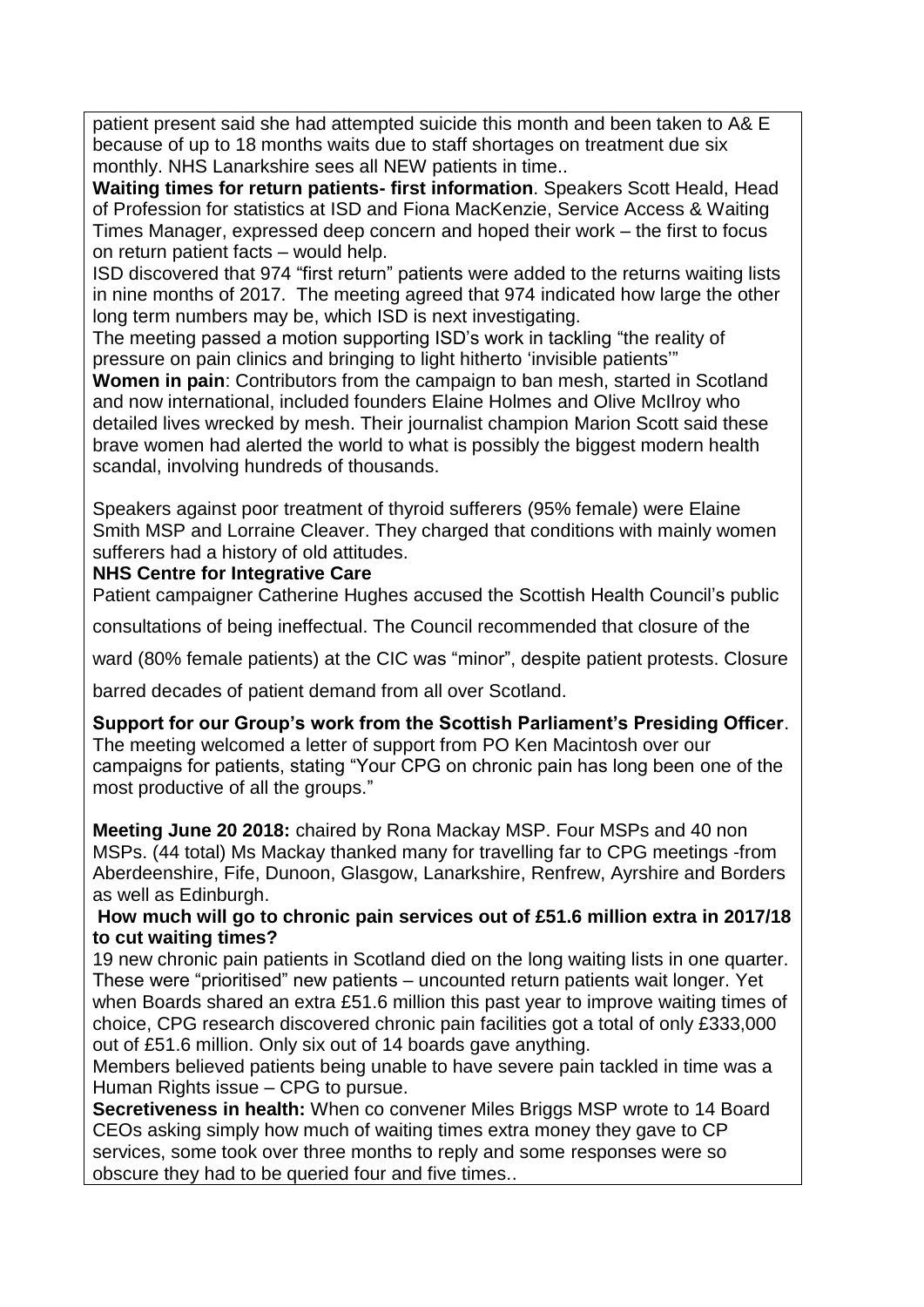### **Suicide risk caused by excessive waiting times.**

A return patient who had twice attempted suicide reported reluctantly going private "in desperation" to avoid 18 month waits. The patient couldn't afford this. And opposed on principle. But asked "What about others?"

**Mesh Injured Women.** The Scottish Mesh Survivors' fight for "no more whitewash", is now backed by 101 MSPs.

But Mesh women campaigners present said they were "still not getting the truth" to prevent other lives being ruined.

**Chronic Pain and Physiotherapy.** Physiotherapists Emma Mair and Dan Thompson of NHS Ayrshire & Arran were thanked for an illuminating presentation on how physiotherapy was tailored to individual needs.

**Meeting & AGM October 31, 2018:** chaired by Miles Briggs MSP. Three MSPs, 24 non MSPs. The date clashed with many events. The chair welcomed all, including Ian Semmons, patient founder of Action on Pain who travelled from Norfolk. AGM: Present MSP co conveners Elaine Smith, Rona Mackay, Miles Briggs, and Anas Sarwar were re-elected unanimously, as was voluntary secretary Dorothy-Grace Elder.

**Almost four out of five chronic pain patients contact unscheduled care & emergency services.** ISD new figures prove the strain on return patients, the NHS, emergency services and out of hours GPs over the suffering of long-term pain patients.

**ISD discovered that 36,877 out of 47,933 chronic pain patients needed to contact 'at least one" unscheduled care service – ambulance, GP out of hours, emergency departments, NHS 24, emergency admissions. That's in a threeyear period (April 2015 to March 2018) ISD wrote:**

"That means nearly four out of five accessed at least one of the unscheduled care services".

**Scottish Mesh Survivors** : Women campaigners were applauded for their campaign resulting in the new health secretary intervening against mesh. But Jeane Freeman pointed out that regulating mesh products was not devolved. She has written to the London regulator, MHRA, expressing her "dismay and concern" over reports that they approved mesh devices on "the flimsiest evidence" The campaign continues over women who state their lives were ruined,

**Respite help for chronic pain: who cares**? CPG member Mairi O'Keefe, CEO of Leuchie House, spoke on her retirement this week after 15 years of remarkable work. Leuchie House faced closure by the MS Society but Mairi, then manager, refused. The meeting applauded her work in rallying all Scotland, including the Parliament, in a huge campaign which turned Leuchie into a model respite centre for many painful conditions. Her plea was for "more Leuchies" in Scotland beyond East Lothian.

**Fibromyalgia: more help needed.** Fibro patients reported waiting times delays regularly. So devastating is this all over pain condition from day to day that six Patients had to cancel on the night. MSPs to lodge Parliamentary questions on waits.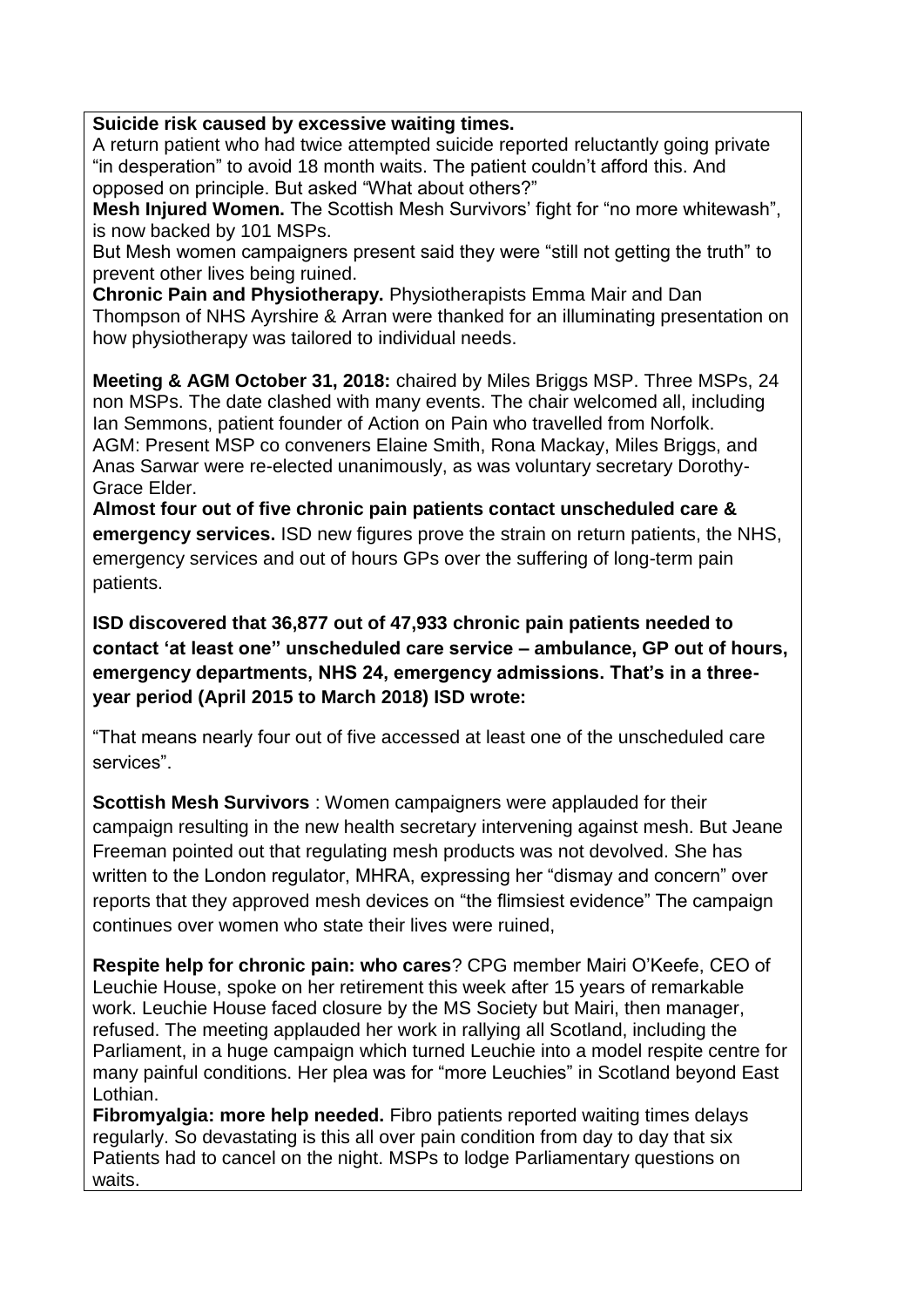**Other CPG work :** all year, group members research and gather facts and tackle individual patient pleas for help. (The secretary can spend months on a key injustice to an individual). Members also attend relevant meetings – e.g. on suicide prevention, and participate in meetings called by the Alliance. We have pursued the human rights issue over chronic pain excessive waiting times with the Scottish Commission on Human Rights and contacted mental health organisations to urge that suicide risk with severe pain should be included in the Scottish Government's Suicide Prevention strategy. The Group's MSPs ask scores of Parliamentary Questions, all taking considerable time. The Secretary has been at two Stirling meetings of the new Collaborative which was set up to cut waiting times for several conditions. We await action.

# **MSP MEMBERS OF THE GROUP**

Please provide names and party designation of all MSP members of the Group.

Elaine Smith, Lab;

Rona Mackay, SNP;

Miles Briggs, Con;

Anas Sarwar, Lab;

Alex Neil, SNP;

Willie Rennie, Lib Dem;

Donald Cameron, Con;

Jackie Baillie, Lab;

Bill Kidd, SNP;

Tom Mason, Con.

### **NON-MSP MEMBERS OF THE GROUP**

For organisational members please provide only the name of the organisation, it is not necessary to provide the name(s) of individuals who may represent the organisation at meetings of the Group.

| <b>Individuals</b> | Dorothy-Grace Elder              |
|--------------------|----------------------------------|
|                    | <b>Prof Martyn Steultjens</b>    |
|                    | John Thomson                     |
|                    | <b>Anne Murray</b>               |
|                    | <b>Lord George Foulkes</b>       |
|                    | Dr Colin Rae                     |
|                    | <b>Margaret McInnes</b>          |
|                    | <b>Councillor Frank McAveety</b> |
|                    |                                  |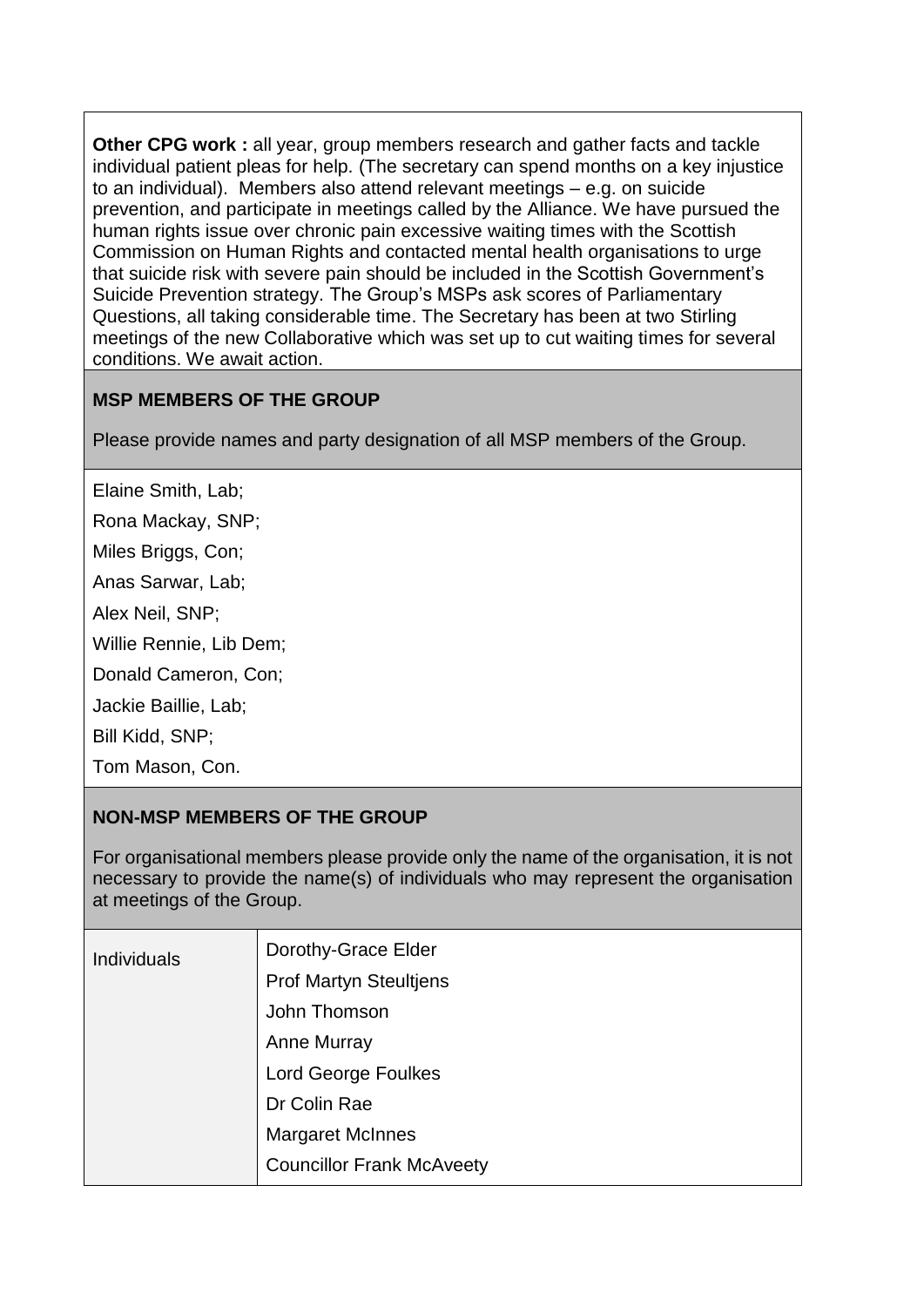| Linda Mawson            |
|-------------------------|
| Frank Mawson            |
| Pete McCarron           |
| Lesley Riddoch          |
| <b>Michael Grieve</b>   |
| Jim Scanlon             |
| Martha Heaney           |
| Jean Rafferty           |
| <b>Anne Cassels</b>     |
| <b>Christine Martin</b> |
| Jacquie Forde           |
| Irene Logan             |
| Arlene Byrne            |
| Linda Tierney           |
| Fiona Robinson          |
| Geraldine McGuigan      |
| Janice Connelly         |
| John Lawrence           |
| Prof Blair Smith        |
| Dr Martin Johnson       |
| Dr Helen Jackson        |
| Dr Michael Basler       |
| Dr Mike Serpell         |
| Dr Sabu James           |
| Liz Barrie              |
| <b>Gordon Barrie</b>    |
| Anne Hughes             |
| Dr Pat Roche            |
| Alasdair Barron         |
| <b>Heather Cameron</b>  |
| Paulo Quadros           |
| Kenny Boyle             |
| Phil Atkinson           |
| Helen McCluskey         |
| Lloyd Mawson            |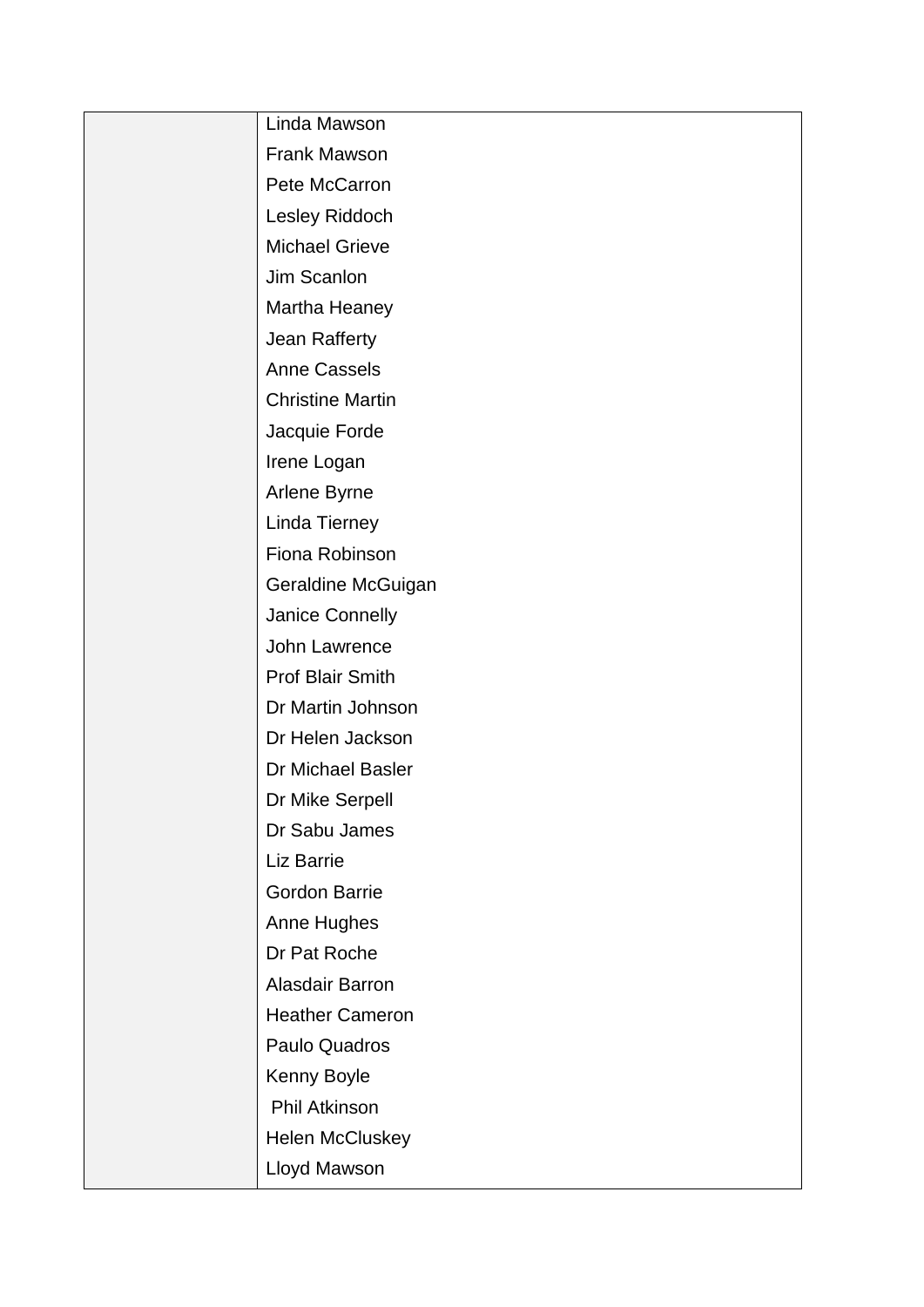| George Welsh                     |
|----------------------------------|
| <b>Catherine Hughes</b>          |
| Ooi Thye Chong                   |
| Prof Jim McEwen                  |
| <b>Bailie Josephine Docherty</b> |
| Maire Whitehead                  |
| Dr David Weeks                   |
| <b>Bill Sinclair</b>             |
| <b>Claire Schiavone</b>          |
| Laura Clark                      |
| <b>Maureen McAllister</b>        |
| Anne Hughes                      |
| <b>Margaret Coats</b>            |
| <b>Tasneem Nadeem</b>            |
| <b>Mohammed Nadeem</b>           |
| Akhtar Javaid                    |
| Lara Grant                       |
| <b>Margaret Searle</b>           |
| Lyssa Clayton                    |
| Helen Campbell                   |
| lan Brogan                       |
| Anne Simpson                     |
| Margaret Wyllie                  |
| Karen Hooton                     |
| Dr Sheila Inglis                 |
| Jim Eadie                        |
| <b>Marion Scott</b>              |
| Irenee O'Neill                   |
| John Mutch                       |
| Kathleen Powderly                |
| Marian Kenny                     |
| Dr Patrick Trust                 |
| Dr Andreas Kelch,                |
| Nicola Mills                     |
| Alan Watt                        |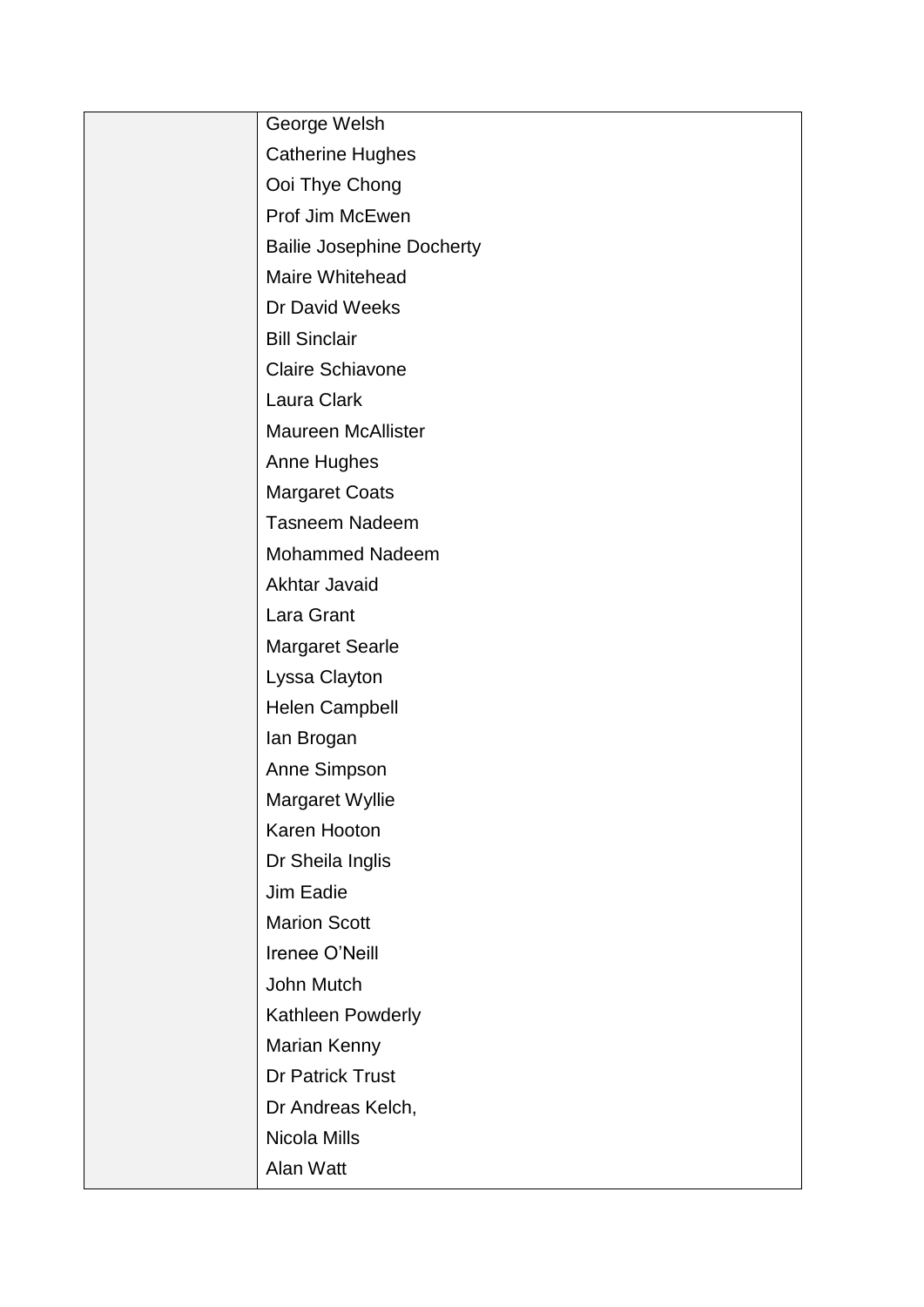|               | <b>Karen Neil</b>                                  |
|---------------|----------------------------------------------------|
|               | <b>Claire Daisley</b>                              |
|               | Elaine Holmes,                                     |
|               | <b>Olive McIlroy</b>                               |
|               | Nancy Honeyball                                    |
|               | <b>Rob Friel</b>                                   |
|               | <b>Robert Dickson</b>                              |
|               | Frances Boyle                                      |
|               | A Floyd,                                           |
|               | Katharine Kilgour                                  |
|               | <b>Fiona Collins</b>                               |
|               | <b>David Caulfield</b>                             |
|               | Rob McDowall.                                      |
| Organisations | The Health & Social Care Alliance Scotland         |
|               | Action on Pain UK                                  |
|               | <b>Chartered Society of Physiotherapy Scotland</b> |
|               | Royal College of Physicians & Surgeons of Glasgow  |
|               | Scottish Mesh Survivors campaign                   |
|               | <b>Community Pharmacy Scotland</b>                 |
|               | Complementary & Natural Healthcare Council UK      |
|               | Fibromyalagia Friends Scotland                     |
|               | FFU-Scotland (Fibromyalgia)                        |
|               | <b>BMA</b>                                         |
|               | Independent Federation of Nurses in Scotland       |
|               | "Affa Sair" Moray campaign group                   |
|               | Versus Arthritis, Scotland & UK                    |
|               | <b>Cope Scotland</b>                               |
|               | <b>RCN</b>                                         |
|               | Grunenthal                                         |
|               | <b>Healthcare Improvement Scotland</b>             |
|               | Leuchie House chronic conditions respite centre    |
|               | <b>National Osteoporosis Society</b>               |
|               | NHS Ayrshire & Arran                               |
|               | <b>NHS GGC</b>                                     |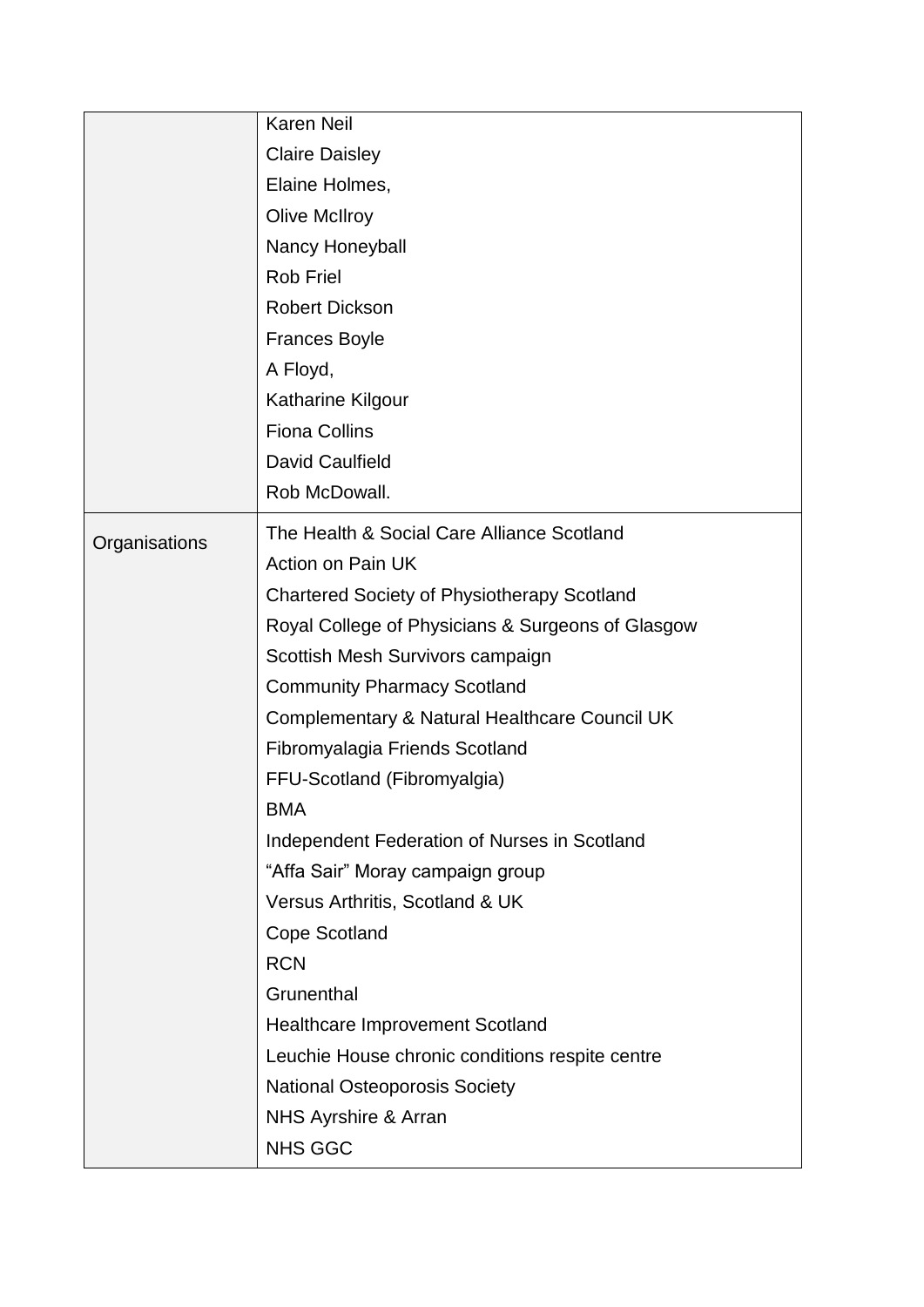| <b>NHS Highland</b>                           |
|-----------------------------------------------|
| <b>NHS Lothian</b>                            |
| <b>NHS Tayside</b>                            |
| <b>NHS Lanarkshire</b>                        |
| <b>Pain Association Scotland</b>              |
| <b>Royal College of General Practitioners</b> |
| <b>Royal Pharmaceutical Society</b>           |
| Scottish Massage Therapists Association       |
| Intlife                                       |
| <b>Scottish Neurological Society</b>          |
| <b>Marfan Association</b>                     |
| <b>ASH Scotland</b>                           |
| Femme Fatigue,                                |
| <b>Glasgow Caledonian University</b>          |
| <b>Equality Council</b>                       |

# **GROUP OFFICE BEARERS**

Please provide names for all office bearers. The minimum requirement is that two of the office bearers are MSPs and one of these is Convener – beyond this it is a matter for the Group to decide upon the office bearers it wishes to have. It is permissible to have more than one individual elected to each office, for example, co-conveners or multiple deputy conveners.

| Convener               | Co convener MSPs:                              |
|------------------------|------------------------------------------------|
|                        | Elaine Smith,                                  |
|                        | Rona Mackay,                                   |
|                        | Miles Briggs,                                  |
|                        | Anas Sarwar.                                   |
| <b>Deputy Convener</b> | N/A                                            |
| Secretary              | <b>Voluntary secretary Dorothy-Grace Elder</b> |
| <b>Treasurer</b>       | n/a                                            |